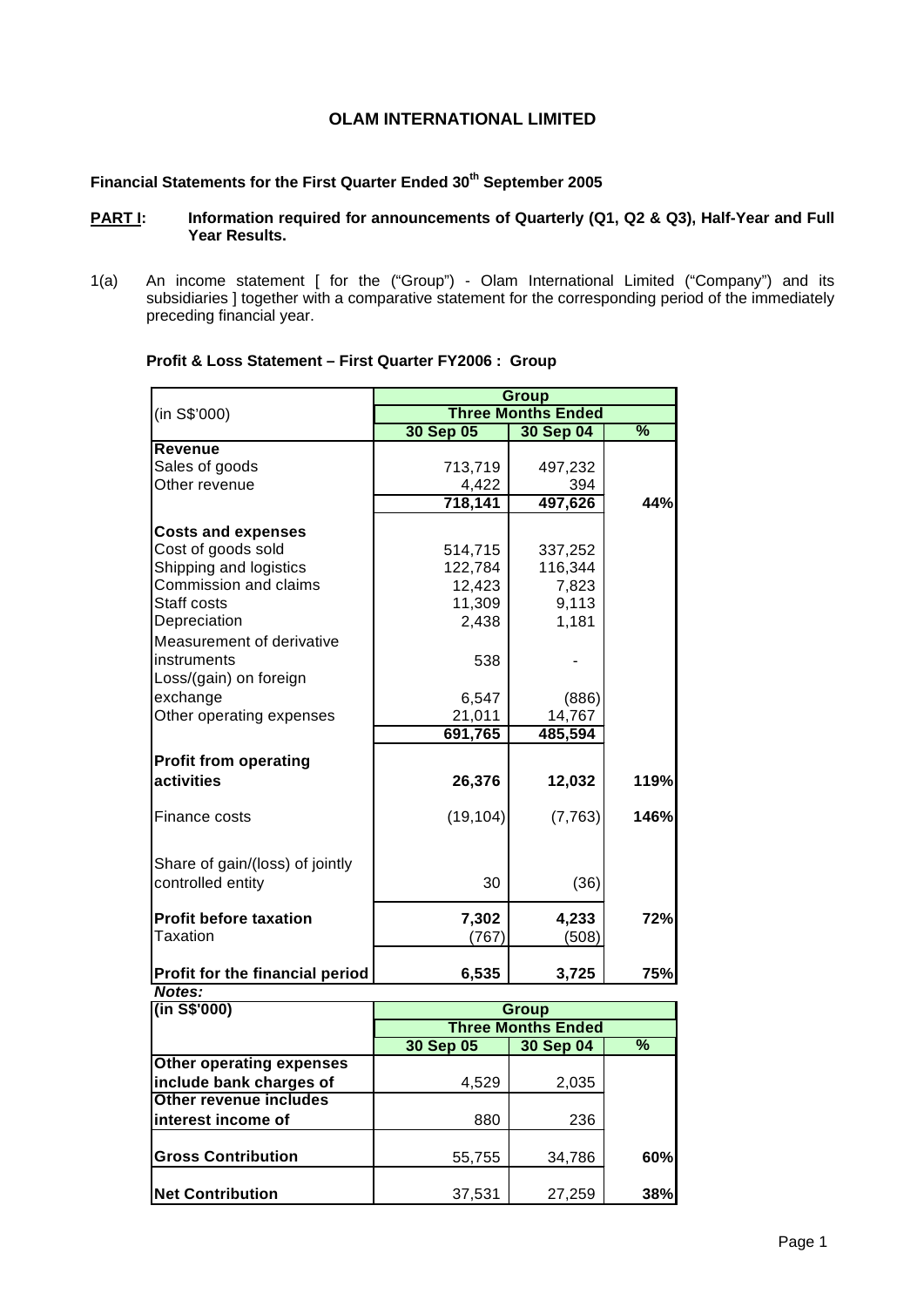1(b)(i) A Balance Sheet (for the Issuer and Group), together with a comparative statement as at the end of the immediately preceding financial year.

# **Balance Sheet: Group & Company**

| (in S\$'000)                            | <b>Group</b> |             | <b>Company</b> |             |
|-----------------------------------------|--------------|-------------|----------------|-------------|
|                                         | 30 Sep 2005  | 30 Jun 2005 | 30 Sep 2005    | 30 Jun 2005 |
| <b>Fixed assets</b>                     | 42.379       | 39,166      | 755            | 665         |
| Subsidiary companies                    |              |             | 50,345         | 50,120      |
| Deferred tax (liabilities)/assets       | (179)        | 860         | (358)          | 717         |
| Investments                             | 1,505        | 1,484       | 1,597          | 1,606       |
| <b>Current assets</b>                   |              |             |                |             |
| Amounts due from subsidiary companies   |              |             | 199,291        | 200,314     |
| Trade debtors                           | 406,535      | 649,179     | 310,398        | 531,810     |
| Margin accounts with brokers            | 39,920       | 57,335      | 39,668         | 57,079      |
| <b>Stocks</b>                           | 1,033,600    | 1,019,025   | 378,864        | 314,035     |
| Advance payment to suppliers            | 189,210      | 90,881      | 134,551        | 51,940      |
| Advance payment to subsidiary companies |              |             | 606,390        | 619,878     |
| Other debtors                           | 296,230      | 117,617     | 215,981        | 53,250      |
| <b>Fixed deposits</b>                   | 81,462       | 61,655      | 73,778         | 60,897      |
| Cash & bank balances                    | 132,556      | 103,712     | 72,551         | 21,082      |
|                                         | 2,179,513    | 2,099,404   | 2,031,472      | 1,910,285   |
| <b>Current liabilities</b>              |              |             |                |             |
| Trade creditors and accruals            | 92,316       | 175,026     | 43,365         | 130,395     |
| Other creditors                         | 147,448      | 9,789       | 144,438        | 7,368       |
| Amount due to bankers                   | 831,802      | 1,187,967   | 763,787        | 1,075,752   |
| Medium term notes                       | 262,404      | 262,780     | 262,404        | 262,780     |
| Provision for taxation                  | 8,292        | 8,627       | 4,257          | 4,817       |
|                                         | 1,342,262    | 1,644,189   | 1,218,251      | 1,481,112   |
| <b>Net current assets</b>               | 837,251      | 455,215     | 813,221        | 429,173     |
| Long term loans from banks              | (222, 160)   |             | (222, 160)     |             |
| Long term medium term notes             | (134, 846)   |             | (134, 846)     |             |
|                                         | 523,950      | 496,725     | 508,554        | 482,281     |
| Share capital                           | 155,459      | 155,459     | 155,459        | 155,459     |
| Reserves                                | 348,284      | 341,266     | 333,755        | 326,822     |
| Fair value adjustment reserves          | 20,151       |             | 19,284         |             |
| Share-based compensation reserves       | 56           |             | 56             |             |
|                                         | 523,950      | 496.725     | 508,554        | 482.281     |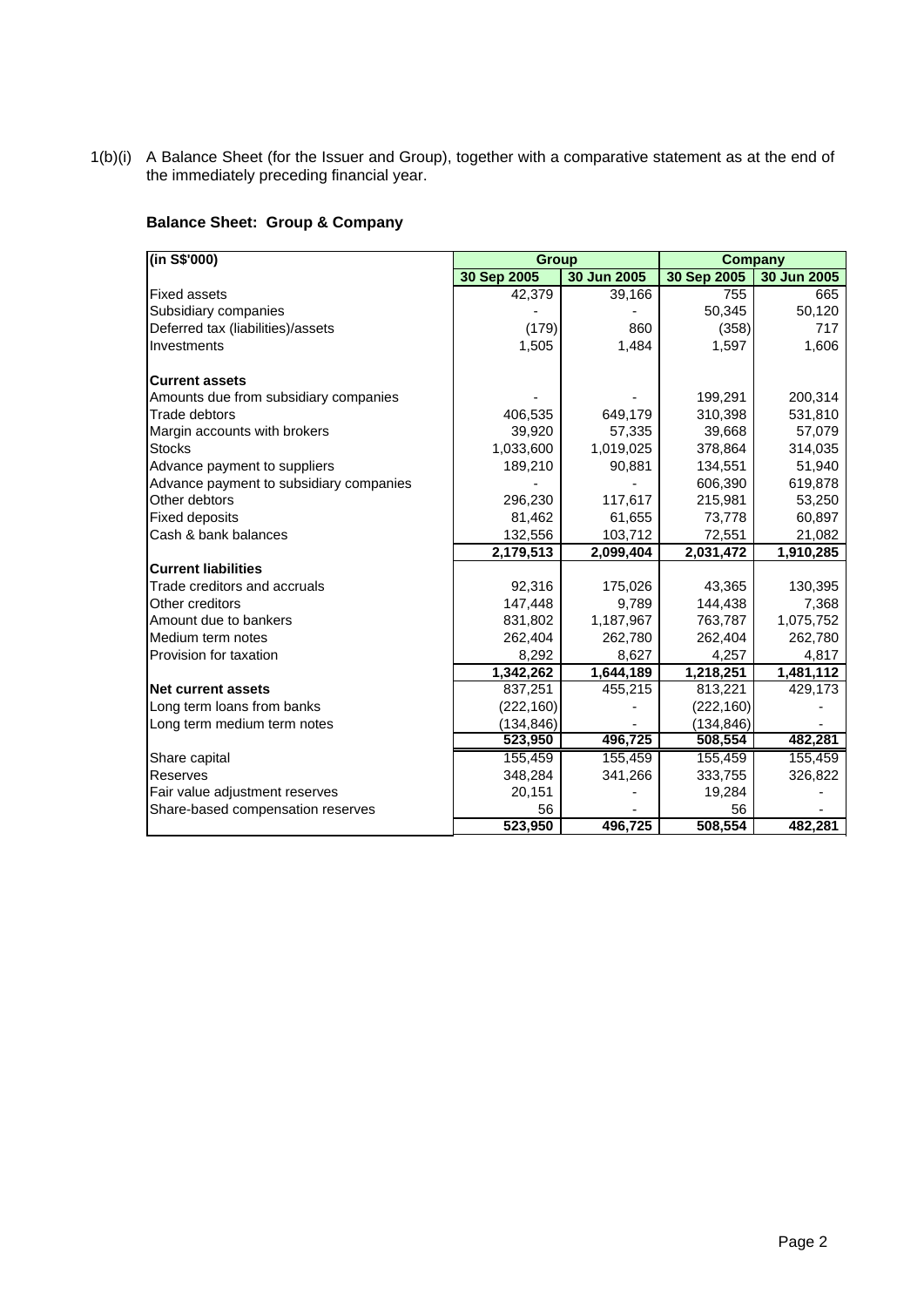1(b)(ii) Aggregate amount of Group's borrowings and debt securities.

# **Amount repayable in one year or less, or on demand**

|                   |                | As at 30/09/2005 |              | As at 30/06/2005 |  |
|-------------------|----------------|------------------|--------------|------------------|--|
|                   | <b>Secured</b> | <b>Unsecured</b> |              | <b>Unsecured</b> |  |
|                   | (in S\$'000)   | (in S\$'000)     | (in S\$'000) | (in S\$'000)     |  |
| Overdrafts        | ۰              | 28,213           |              | 77,558           |  |
| Loans             | ۰              | 803,589          |              | 1,110,409        |  |
| Medium term notes | ۰              | 262,404          | -            | 262,780          |  |
| <b>Total</b>      | $\blacksquare$ | 1,094,206        | $\sim$       | 1,450,747        |  |

# **Amount repayable after one year**

|                             |                                    | As at 30/09/2005 |                | As at 30/06/2005 |
|-----------------------------|------------------------------------|------------------|----------------|------------------|
|                             | <b>Secured</b><br><b>Unsecured</b> |                  | <b>Secured</b> | <b>Unsecured</b> |
|                             | (in S\$'000)                       | (in S\$'000)     | (in S\$'000)   | (in S\$'000)     |
| Long term loans from banks  |                                    | 222,160          |                |                  |
| Long term medium term notes | $\overline{\phantom{a}}$           | 134,846          |                |                  |
| <b>Total</b>                |                                    | 357,006          |                |                  |

# **Details of any Collateral**

N/A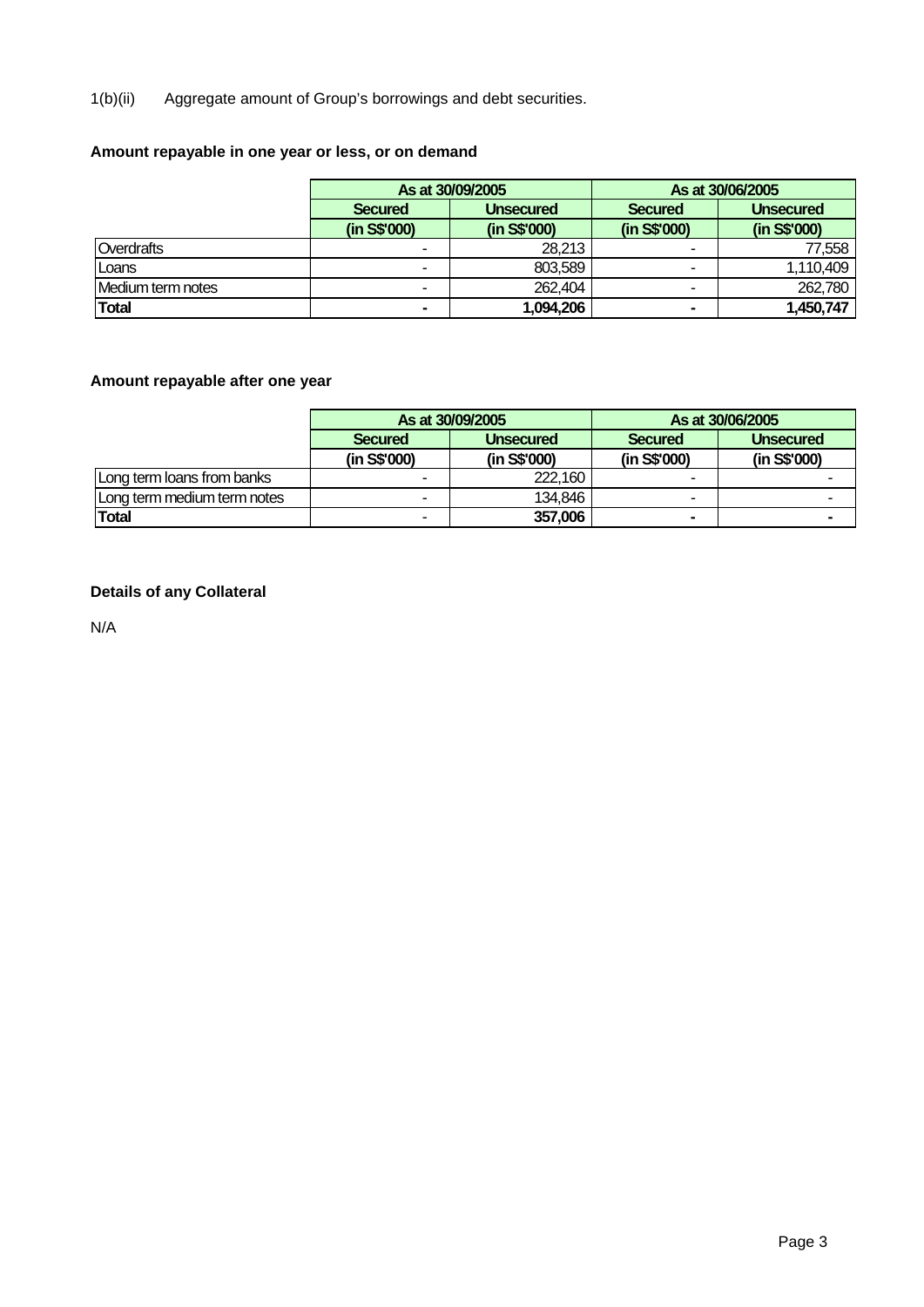1(c) A Cash Flow Statement (for the Group), together with a comparative statement for the corresponding period of the immediately preceding financial year.

|                                                          |             | <b>Group</b>              |
|----------------------------------------------------------|-------------|---------------------------|
| (in S\$'000)                                             |             | <b>Three Months Ended</b> |
|                                                          | 30 Sep 2005 | 30 Sep 2004               |
| Cash flow from operating activities                      |             |                           |
| <b>Operating profit before taxation</b>                  | 7,302       | 4,233                     |
| <b>Adjustments for:</b>                                  |             |                           |
| Share of (gain)/loss of jointly controlled entity        | (30)        | 36                        |
| Depreciation of fixed assets                             | 2,438       | 1,181                     |
| Loss on disposal of assets                               | 6           |                           |
| Measurement of derivative instruments                    | 538         |                           |
| Share-based payment expense                              | 56          |                           |
| Interest income                                          | (880)       | (236)                     |
| Interest expense                                         | 19,104      | 7,763                     |
| Operating profit before reinvestment in working capital  | 28,534      | 12,977                    |
| Increase in stocks                                       | (14, 575)   | (23, 595)                 |
| Decrease in debtors                                      | 240,900     | 153,668                   |
| Increase in advance payment to suppliers                 | (98, 329)   | (57, 752)                 |
| Decrease in creditors                                    | (83, 272)   | (86,038)                  |
| Cash generated from/(used in) from operations            | 73,258      | (740)                     |
| Interest expenses paid                                   | (17, 275)   | (7,763)                   |
| Interest income received                                 | 880         | 236                       |
| Tax paid                                                 | (1, 195)    |                           |
| Net cash generated from/(used in) operating activities   | 55,668      | (8, 267)                  |
| Cash flow from investing activities                      |             |                           |
| Proceeds from disposal of fixed assets                   | 322         |                           |
| Purchase of fixed assets                                 | (5,670)     | (2, 181)                  |
| Investment in a jointly controlled entity                |             |                           |
| Net cash used in investing activities                    | (5, 348)    | (2, 181)                  |
| Cash flow from financing activities                      |             |                           |
| Increase in medium term notes                            | 134,470     | 22,880                    |
| Repayment of long term loan from a corporate shareholder |             | (49)                      |
| Decrease in loans from banks                             | (84,660)    | (12, 720)                 |
| Net cash provided by financing activities                | 49,810      | 10,111                    |
| Net effect of exchange rate changes on cash and cash     |             |                           |
| equivalents                                              | (2, 134)    | (1, 121)                  |
| Net increase/(decrease) in cash & cash equivalents       | 97,996      | (1,458)                   |
| Cash & cash equivalents at beginning of period           | 87,809      | 32,656                    |
| Cash & cash equivalents at end of period                 | 185,805     | 31,198                    |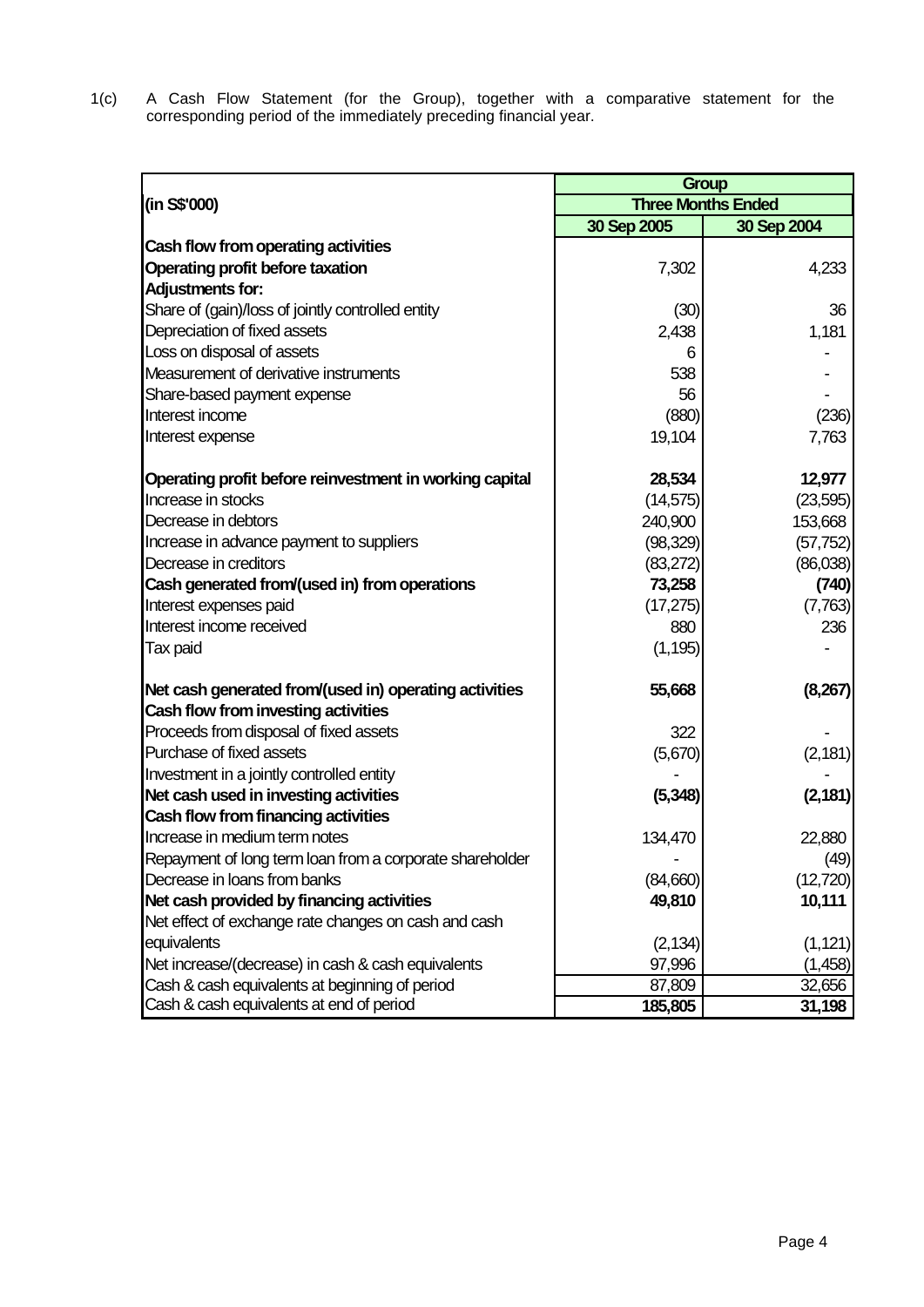1(d)(i) A statement (for the Issuer and Group) showing either (i) all changes in equity, or (ii) changes in equity other than those arising from capitalisation issues and distributions to shareholders, together with a comparative statement for the corresponding period of the immediately preceding financial year.

| (in S\$'000)                                 | <b>GROUP</b>   |                       |            | <b>COMPANY</b>  |
|----------------------------------------------|----------------|-----------------------|------------|-----------------|
|                                              | For the period |                       |            | For the period  |
| From                                         | $1$ Jul 05     | $\overline{1}$ Jul 04 | $1$ Jul 05 | <b>1 Jul 04</b> |
| Tol                                          | 30 Sep 05      | 30 Sep 04             | 30 Sep 05  | 30 Sep 04       |
| <b>Issued Capital</b>                        |                |                       |            |                 |
| Balance at beginning                         | 155,459        | 100,791               | 155,459    | 100,791         |
| Issuance of ordinary shares                  |                |                       |            |                 |
| Balance at end                               | 155,459        | 100,791               | 155,459    | 100,791         |
| <b>Reserves</b>                              |                |                       |            |                 |
| <b>Share Premium</b>                         |                |                       |            |                 |
| Balance at beginning                         | 241,495        | 36,035                | 241,495    | 36,035          |
| Issuance of ordinary shares                  |                |                       |            |                 |
| Expenses on issuance of ordinary shares      |                |                       |            |                 |
| Balance at end                               | 241,495        | 36,035                | 241,495    | 36,035          |
| <b>Foreign Currency Translation Reserves</b> |                |                       |            |                 |
| Balance at beginning                         | (24)           | (4,005)               | 5,834      | 3,079           |
| Foreign currency translation adjustment      | (1,907)        | (1, 120)              | (2,642)    | (1, 120)        |
| Balance at end                               | (1,931)        | (5, 125)              | 3,192      | 1,959           |
| <b>Revenue Reserves</b>                      |                |                       |            |                 |
| Balance at beginning                         | 99,795         | 57,042                | 79,493     | 40,320          |
| Adjustment for change in accounting policy   | 2,390          |                       | 2,630      |                 |
| Profit for the financial period              | 6,535          | 3,725                 | 6,945      | 3,725           |
| Balance at end                               | 108,720        | 60,767                | 89,068     | 44,045          |
| <b>Total Reserves</b>                        | 348,284        | 91,677                | 333,755    | 82,039          |
| <b>Fair Value Adjustment Reserves</b>        |                |                       |            |                 |
| Balance at beginning                         |                |                       |            |                 |
| Adjustment for change in accounting policy   | (31, 941)      |                       | (31, 969)  |                 |
| Fair Value adjustment                        | 52,092         |                       | 51,253     |                 |
| Balance at end                               | 20,151         |                       | 19,284     |                 |
| <b>Share-based Compensation Reserves</b>     |                |                       |            |                 |
| Balance at beginning                         |                |                       |            |                 |
| Share-based payment                          | 56             |                       | 56         |                 |
| Balance at end                               | 56             |                       | 56         |                 |
| <b>Total Equity</b>                          | 523,950        | 192,468               | 508,554    | 182,830         |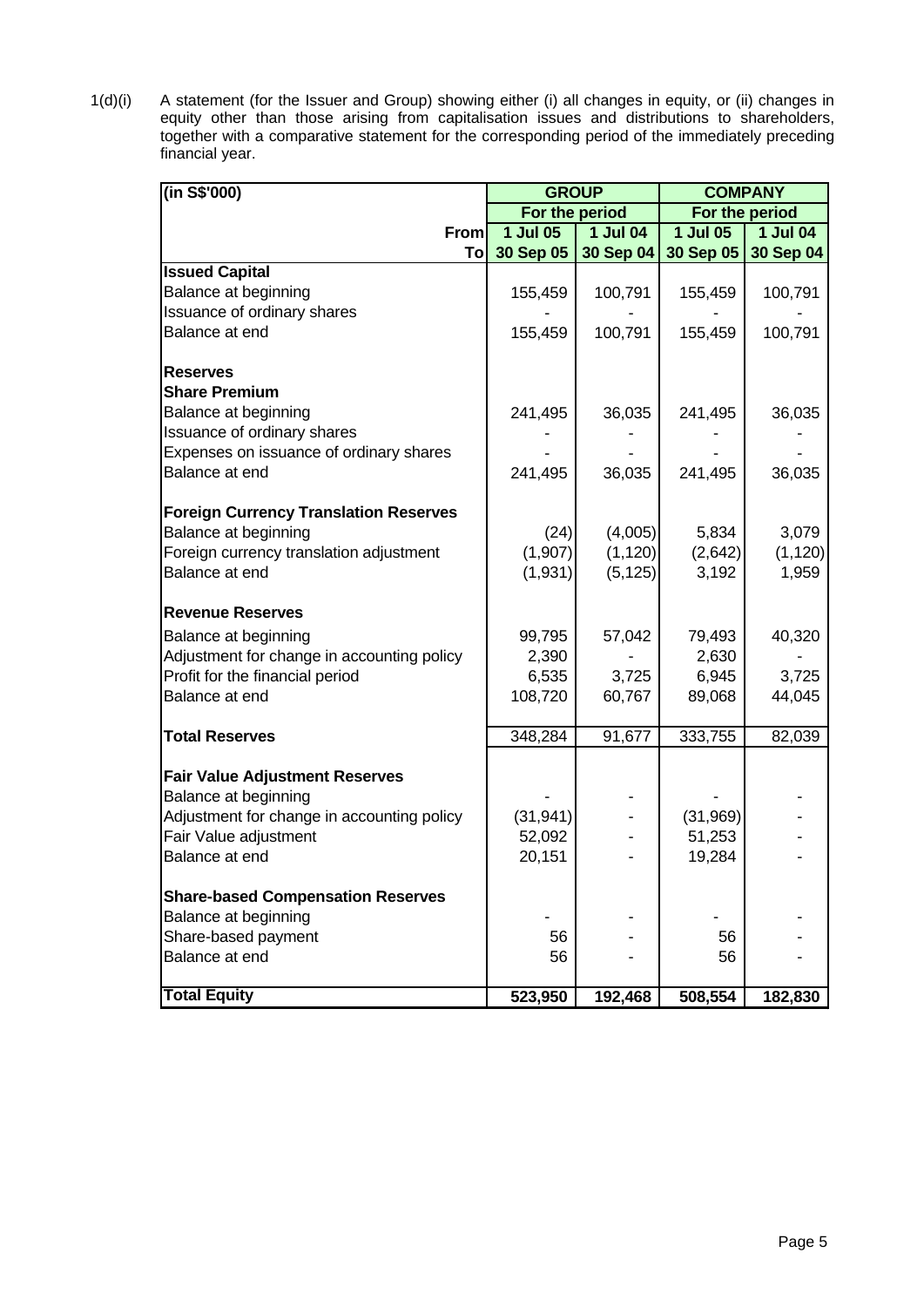1(d)(ii) Details of any changes in the company's share capital arising from rights issue, bonus issue, share buy-backs, exercise of share options or warrants, conversion of other issues of equity securities, issue of shares for cash or as consideration for acquisition or for any other purpose since the end of the previous period reported on. State also the number of shares that may be issued on conversion of all the outstanding convertibles as at the end of the current financial period reported on and as at the end of the corresponding period of the immediately preceding financial year.

|                                                               | <b>FY 2006</b> | <b>FY 2005</b> |
|---------------------------------------------------------------|----------------|----------------|
| Issued, fully paid share capital                              |                |                |
| Balance no. of shares as at 1 <sup>st</sup> July of par value |                |                |
| S\$0.10 each (2005: S\$0.20 each)                             | 1,554,584,400  | 503,954,686    |
| Total No. of Shares outstanding as at 30th                    |                |                |
| September of par value \$0.10 each (2005:                     |                |                |
| S\$0.20)                                                      | 1,554,584,400  | 503,954,686    |

#### *Note:*

The number of ordinary shares shown above as at  $1<sup>st</sup>$  July 2004 and 30<sup>th</sup> September 2004 are before sub division and having a par value of S\$0.20 per each ordinary share. Each share of S\$0.20 was sub-divided into 2 ordinary shares with par value of S\$0.10 per each ordinary share on 4<sup>th</sup> January 2005.

2. Whether the figures have been audited or reviewed and in accordance with which auditing standard or practice.

The financial statements presented above have not been audited or reviewed.

3. Where the figures have been audited or reviewed, the auditors' report (including any qualifications or emphasis of a matter).

N/A

4. Whether the same accounting policies and methods of computation as in the issuer's most recently audited annual financial statements have been applied.

 Except as disclosed under Note 5, the same accounting policies and methods of computation have been followed as in our last audited financial statements dated 30th June 2005.

5. If there are any changes in the accounting policies and methods of computation, including any required by an accounting standard, what has changed, as well as the reasons for, and the effect of, the change.

 The Group has applied the same accounting policies in the preparation of the financial statements for the current reporting period as compared to the audited financial statements as at  $30<sup>th</sup>$  June 2005, except for the adoption of the following new Financial Reporting Standards (FRS), that are mandatory for the financial year beginning  $1<sup>st</sup>$  July 2005

FRS 39 Financial Instruments: Recognition and Measurement<br>FRS 102 Share-based Payment Share-based Payment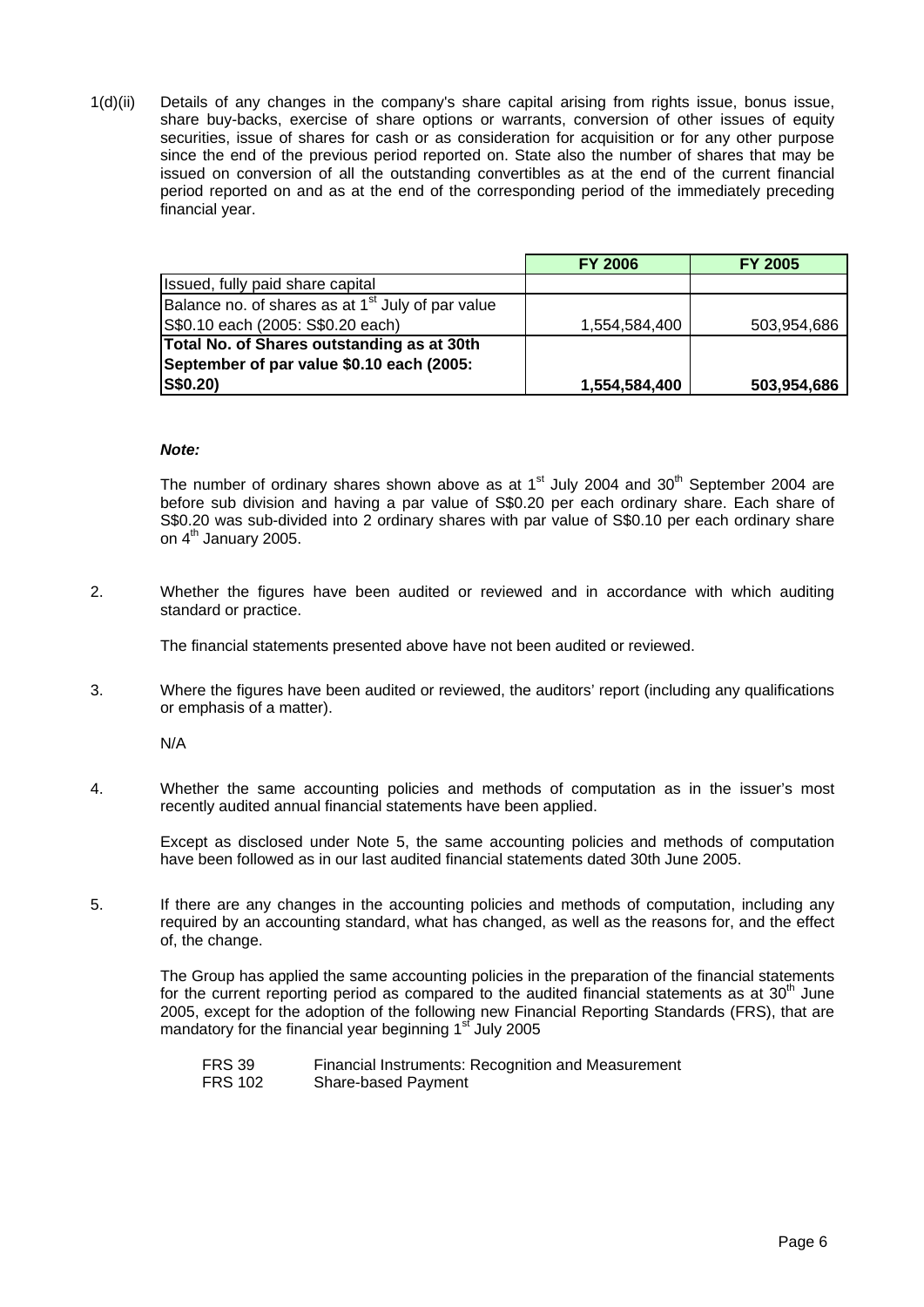## **FRS 39**

In accordance with the transitional provisions of FRS 39, there has been no restatement of results for the period ending 30<sup>th</sup> June 2005. The impact of the transitional adjustments on the group on 1<sup>st</sup> July 2005 and adjustments as on 30<sup>th</sup> September 2005 are detailed below:

| (in S\$000)                                                                             | Current<br><b>Asset</b> | Current<br><b>Liabilities</b> | <b>Deferred</b><br>taxation | Foreign<br>Exchange<br><b>Translation</b><br><b>Reserves</b> | <b>Fair Value</b><br>Adjustment<br><b>Reserves</b> | Profit &<br>Loss<br>Account | Revenue<br><b>Reserves</b> |
|-----------------------------------------------------------------------------------------|-------------------------|-------------------------------|-----------------------------|--------------------------------------------------------------|----------------------------------------------------|-----------------------------|----------------------------|
| Transitional adjustments as on 1 July 2005                                              |                         |                               |                             |                                                              |                                                    |                             |                            |
| <b>Neasurement of derivative instruments</b><br>Measurement of financial instruments at | 136,774                 | (168, 177)                    | 1,681                       |                                                              | 31,941                                             |                             | (2,219)                    |
| amortised cost                                                                          | 171                     |                               |                             | $\overline{\phantom{a}}$                                     | -                                                  |                             | (171)                      |

| Measurement for the quarter ended 30 September 2005    |        |        |         |     |          |      |  |
|--------------------------------------------------------|--------|--------|---------|-----|----------|------|--|
| Measurement of derivative instruments                  | 22.509 | 31.785 | (2.742) |     | (52.092) | 538  |  |
| Measurement of financial instruments at amortised cost | .883   |        |         | (5) |          | .878 |  |

As a result of the adoption of FRS 39, we have introduced a new line "Fair Value Adjustment Reserve" in the Balance Sheet to capture the changes to the equity. The Equity on 1st July 2005 was reduced by S\$29.6 million as a result of these adjustments. As at  $30<sup>th</sup>$  September 2005, the effect of adopting FRS 39 was a net increase in equity of S\$23.8 million.

# **FRS 102**

During the quarter the company also adopted FRS 102 and valued share options accordingly. The option costs works out to S\$174,528. As the impact of the charge off for the previous year was not material, we have not restated the opening balances and instead absorbed the same in Q1 FY 2006.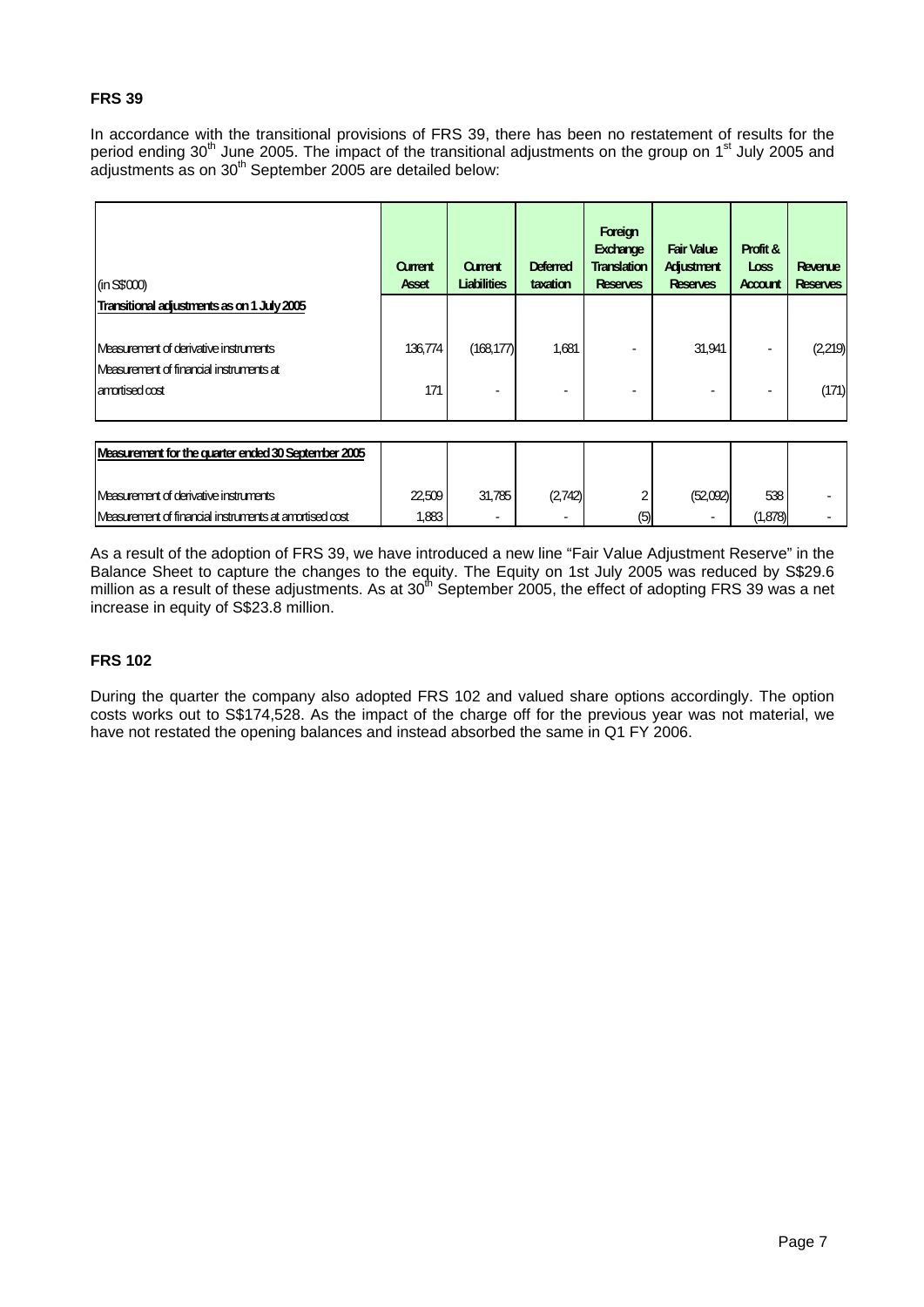6. Earnings per ordinary share of the Group for the current financial period reported and for the corresponding period of the immediately preceding financial year, after deducting any provision for preference dividends.

|                                        | <b>Group</b>        |               |
|----------------------------------------|---------------------|---------------|
|                                        | <b>Period Ended</b> |               |
|                                        | 30 Sep 2005         | 30 Sep 2004   |
| (a) Based on weighted average no. of   |                     |               |
| shares (Cents/share)                   | 0.42                | 0.34          |
| (b) Based on fully diluted basis       |                     |               |
| (Cents/share)                          | 0.42                | 0.32          |
| Weighted average no. of shares         |                     |               |
| applicable to basic earnings per share | 1,554,584,400       | 1,097,027,583 |
| Weighted average no. of shares based   |                     |               |
| on fully diluted basis                 | 1,561,354,312       | 1,149,189,272 |

#### *Note:*

The number of shares and EPS for the period ended  $30<sup>th</sup>$  September 2004 have been adjusted to reflect the share split done in January 2005. Each share of S\$0.20 was split into two shares of S\$0.10 each in Jan 2005.

- 7. Net asset value (for the Issuer and Group) per ordinary share based on issued share capital of the issuer at the end of the:
	- (a) Current financial period reported on; and
	- (b) Immediately preceding financial year.

|                                     |           | <b>Group</b> | Company   |           |  |
|-------------------------------------|-----------|--------------|-----------|-----------|--|
| (In Cents per Share)                | As at     | As at        | As at     | As at     |  |
|                                     | 30 Sep 05 | 30 Jun 05    | 30 Sep 05 | 30 Jun 05 |  |
| Net asset value per ordinary share  |           |              |           |           |  |
| based on issued share capital as at | 33.70     | 31.95        | 32.71     | 31.02     |  |
| end of the period                   |           |              |           |           |  |

- 8. A review of the performance of the Group, to the extent necessary for a reasonable understanding of the Group's business. It must include a discussion of the following:
	- (a) any significant factors that affected the turnover, costs, and earnings of the Group for the current financial period reported on, including (where applicable) seasonal or cyclical factors; and
	- (b) any material factors that affected the cash flow, working capital, assets or liabilities of the Group during the current financial period reported on.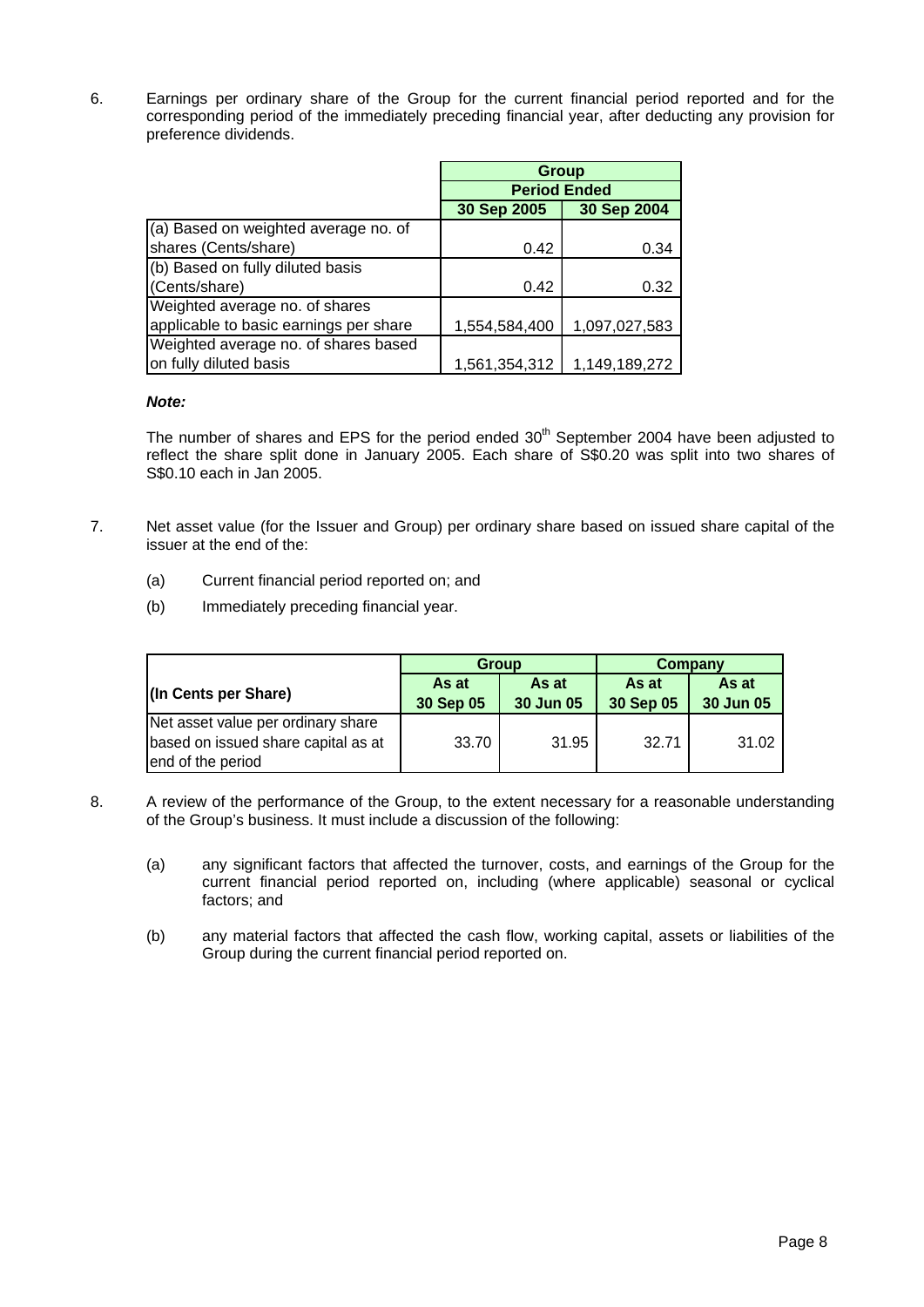# **Introduction**

Olam is a leading, global, integrated supply chain manager of agricultural products and food ingredients with operations in 40 countries. Since the establishment of our business in 1989, we have evolved from a single country, single, product trader to a multi country, multi product supply chain manager. Today, we manage an integrated supply chain for over 14 agricultural products. As supply chain managers, we are engaged in the sourcing, processing, warehousing, transportation, shipping, distribution and marketing of these products from the farm gate in the producing countries to the factory gate of our customers in the destination markets while managing the risks at each stage of the supply chain. We organize the 14 products that we supply into 4 business segments as given below:

| <b>Business Segment</b>                            | <b>Products</b>                                          |
|----------------------------------------------------|----------------------------------------------------------|
| <b>Edible Nuts, Spices &amp; Beans</b>             | Cashews, Other Edible Nuts (Peanuts, Almonds, Hazelnuts) |
|                                                    | Spices (Pepper, Cloves, and other spices)                |
|                                                    | Sesame                                                   |
|                                                    | Beans (Pulses, Lentils & Peas)                           |
| <b>Confectionery &amp; Beverage</b><br>ingredients | Cocoa                                                    |
|                                                    | Coffee                                                   |
|                                                    | Sheanuts                                                 |
| <b>Food Staples &amp; Packaged Foods</b>           | Rice                                                     |
|                                                    | Sugar                                                    |
|                                                    | Dairy Products                                           |
|                                                    | Packaged Foods                                           |
| <b>Fibre &amp; Wood Products</b>                   | Cotton                                                   |
|                                                    | Timber                                                   |

### **Background to analyzing our Financial Statements**

### **Profitability**

- a. *Gross and Net Contribution:* We measure and track our profitability in terms of Gross Contribution (GC) and Net Contribution (NC) per ton of product supplied. GC is calculated as total revenue less cost of goods sold (raw material costs plus other direct costs, including packing costs etc.), shipping and logistics expenses, claims and commission, bank charges, fair value adjustment, gain / loss on foreign exchange and share of profit/loss from jointly controlled entity. For the purposes of determining Net Contribution, we deduct the net interest expense from the GC. We consider interest expense to be a variable cost and is a function of our inventory holding periods. We mainly use short term, transactional, self liquidating, working capital funding to finance our short term inventories and debtors. For every transaction, we target a minimum net contribution per ton of product supplied based on the risks, complexities, and value added services that we provide to our customers to meet their specific requirements. We are focused on enhancing these margins through providing value added services including vendor managed inventory services (VMI), organic certification, fair trade produce certification (FTP), customized grades and quality, proprietary market intelligence and risk management solutions to our customers.
- b. *Volumes:* The second key driver to our profitability is the volume of products supplied. Given our integration and end-to-end supply chain capabilities, we seek to match the supply of our products with demand from our customers. The volume of agricultural products that we supply are largely within our control and is a function of the extent of our supply chain infrastructure in the origins (producing countries) and the markets (consuming countries).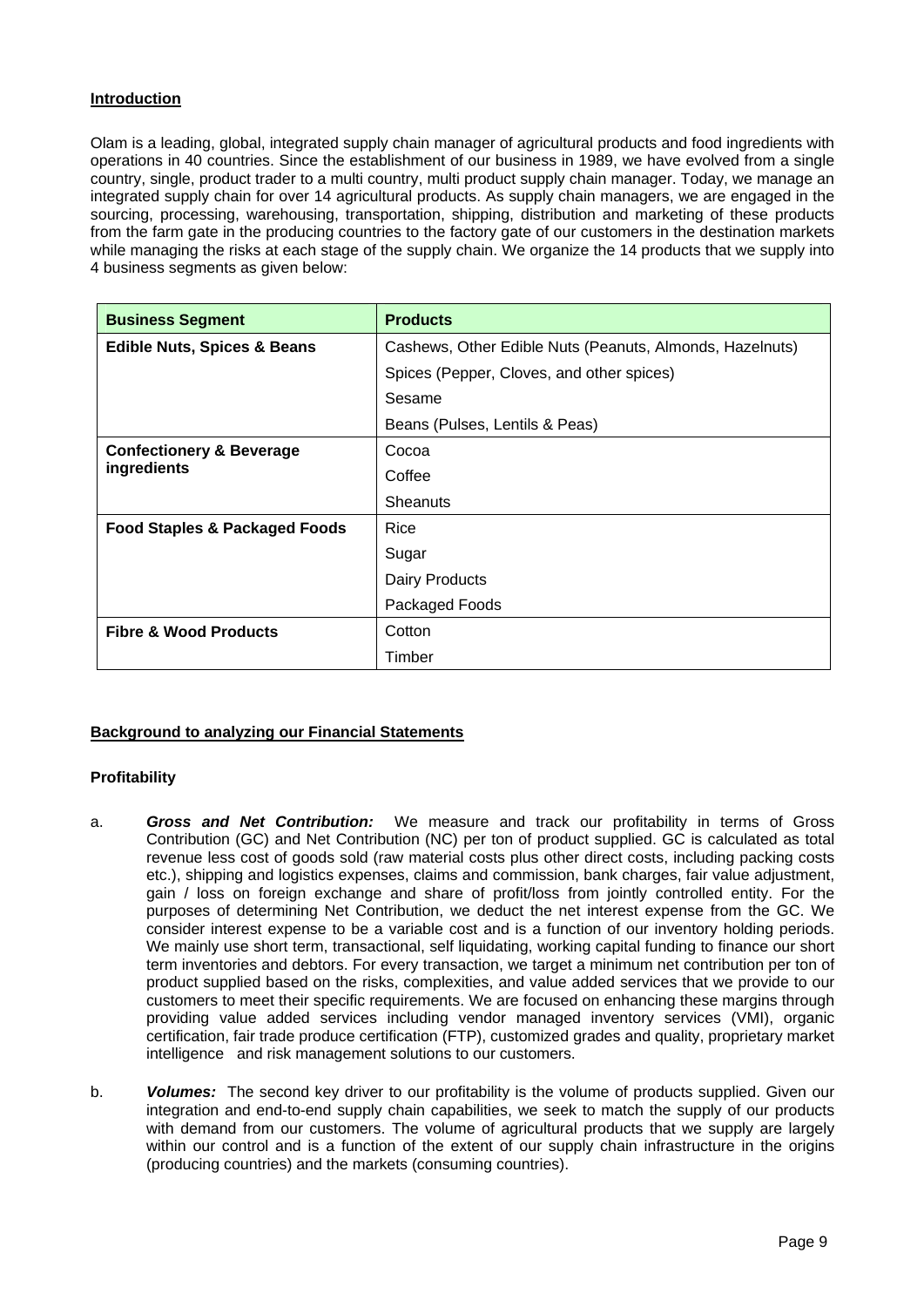c. *Seasonality :* Production of agricultural products is seasonal in nature. The seasonality of the products in our portfolio depends on the location of the producing country. The harvesting season for most of the agricultural products for countries situated in the northern hemisphere generally falls between October to March. Countries in the southern hemisphere have harvesting seasons between April to September. It is also not unusual to experience both some delay as well as early start to the harvesting seasons in these countries based on actual weather patterns in that particular year. In addition to an early or delayed harvesting season, the precise timing and size of arrivals of these products can also vary based on the farmer's selling decisions, which is mainly a function of his view on prices and his inventory holding capacity. The majority of our Origins are located in the northern hemisphere. Consequently, our earnings tend to be relatively higher in the Second Half of the Financial Year (January to June) compared to the First Half of the Financial Year (July to December).

Based on this seasonality, we expect the phasing of our earnings to be as follows:

| Q <sub>1</sub> | Q <sub>2</sub> | 1 <sup>St</sup> Half | Q <sub>3</sub> | Q4         | $2nd$ Half |  |
|----------------|----------------|----------------------|----------------|------------|------------|--|
| July - Sept    | Oct - Dec      | July - Dec           | Jan - March    | Apr - June | Jan - June |  |
| $5 - 10%$      | $25 - 30%$     | $30 - 40%$           | $35 - 40%$     | $25 - 30%$ | $60 - 70%$ |  |

#### **Profit and Loss Statement**

#### **Volumes:**

The Group achieved a 33.6% growth in Sales Volumes to 0.56 million tons for the 1<sup>st</sup> Quarter ended 30<sup>th</sup> September 2005 (Q1 FY2006) compared to 0.42 million tons for the previous corresponding quarter ended  $30<sup>th</sup>$  September 2004 (Q1 FY2005). Strong Volume growth was registered across all four business segments.

#### **Sales revenues:**

Sales Revenues for Q1 FY2006 increased by 43.5% to S\$713.7 million from S\$497.2 million for corresponding period of Q1 FY2005. Sales revenues registered increases across all 4 business segments. 77% of the increase in sales revenues was contributed by increase in volumes and 23% of the revenue increase was contributed by increase in prices in the various products across the 4 business segments.

### **Gross Contribution:**

Gross Contribution (GC) increased by 60.3% to S\$55.8 million for Q1 FY2006 compared to S\$34.8 million in Q1 FY2005. GC increased across all 4 business segments during the quarter. In Q1 FY2006, we adopted FRS 39 and as a result have fair valued the derivative instruments and re-measured the financial instruments. The net impact in the profit and loss account due to this has been a gain of S\$1.2 million.

#### **Interest and Net Contribution:**

Total net interest cost increased by 142.1% to S\$18.2 million in Q1 FY 2006. The interest cost per ton increased to S\$33 per ton from S\$18 during the corresponding period last year. The interest cost increase has been mainly due to the increase in the LIBOR rates. In line with FRS 39, we have deferred discounting charges and as a result of that interest cost has gone down by S\$0.13 million. However most of the increase in interest cost was passed on to either our customers or suppliers as the case may be. As a result Net Contribution per ton improved to S\$67 per ton in Q1 FY2006 compared to S\$65 in Q1 FY2005. Increased volumes and margin improvement initiatives resulted in total Net Contribution growing by 37.7% to S\$37.6 million in Q1 FY2006 as compared to S\$27.3 million during the corresponding period last year.

Total NC improved across all 4 business segments. Increased volumes accounted for 90% of this increase and the balance 10% was on account of margin improvements initiatives.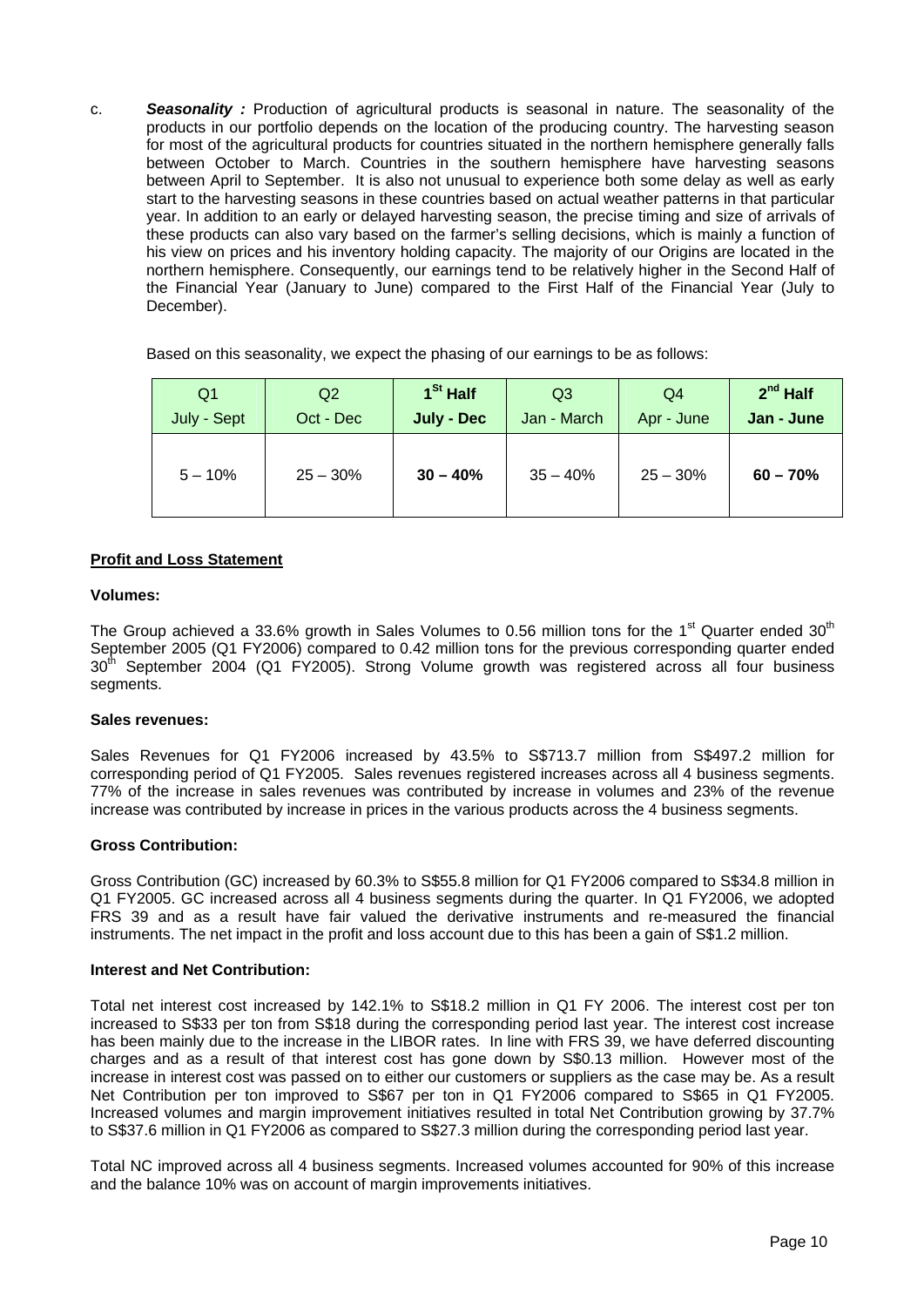The following table provides segmental breakdown on Sales Volume, Sales Revenue, Gross Contribution (GC) and Net Contribution (NC) for the three months ended  $30<sup>th</sup>$  September 2005 (Q1 FY2006) and  $30<sup>th</sup>$ September 2004 (Q1 FY2005).

#### **Q1 FY2006: Segmentals**

|                                                      | <b>Sales Volume (in Metric)</b><br>Tons) |         | <b>Sales Revenue (in</b><br>S\$'000) |         | <b>Gross Contribution (GC)</b><br>(in S\$'000) |        | <b>Net Contribution</b><br>(NC) (in S\$'000) |        |
|------------------------------------------------------|------------------------------------------|---------|--------------------------------------|---------|------------------------------------------------|--------|----------------------------------------------|--------|
| <b>Segment</b>                                       | Sep 05                                   | Sep 04  | Sep 05                               | Sep 04  | Sep 05                                         | Sep 04 | <b>Sep 05</b>                                | Sep 04 |
| <b>Edible Nuts, Spices</b><br>& Beans                | 120,607                                  | 103,735 | 151,679                              | 120,387 | 9,977                                          | 7,433  | 6,270                                        | 5,639  |
| Per ton (S\$)                                        |                                          |         | 1,258                                | 1,161   | 83                                             | 72     | 52                                           | 54     |
| &<br>Confectionery<br><b>Beverage</b><br>Ingredients | 113,662                                  | 83,681  | 231,291                              | 144,447 | 20,472                                         | 12,512 | 13,750                                       | 10,059 |
| Per ton (S\$)                                        |                                          |         | 2,035                                | 1,726   | 180                                            | 150    | 121                                          | 120    |
| <b>Food Staples &amp;</b><br><b>Packaged Foods</b>   | 242,609                                  | 173,112 | 196,619                              | 144,492 | 14,031                                         | 8,154  | 9,320                                        | 6,123  |
| Per ton (S\$)                                        |                                          |         | 810                                  | 835     | 58                                             | 47     | 38                                           | 35     |
| Fibre & Wood<br><b>Products*</b>                     | 79,917                                   | 56,165  | 134,130                              | 87,906  | 11,275                                         | 6,687  | 8,191                                        | 5,438  |
| Per ton (S\$)                                        |                                          |         | 1,678                                | 1,565   | 141                                            | 119    | 102                                          | 97     |
| <b>Total</b>                                         | 556,795                                  | 416,693 | 713,719                              | 497,232 | 55,755                                         | 34,786 | 37,531                                       | 27,259 |
| Per ton (S\$)                                        |                                          |         |                                      |         | 100                                            | 83     | 67                                           | 65     |

\* Measured in cubic metres.

We continue to make good progress in executing our strategy in Q1 FY2006 across all our four business segments. Some of the specific progress made segment wise in this quarter is highlighted below:

- ¾ **Edible nuts, Spices and Beans** segment grew both underlying sales volumes and NC by 16.3% and 11.2% respectively in Q1 FY2006 compared to Q1 FY 2005. Our planned expansion in cashew processing in Brazil, Vietnam and Africa, Peanut processing in China & Argentina, sesame hulling in Nigeria are progressing on schedule. On a cautionary note we are beginning to see some slowdown in demand and a fall in prices of the edible nut category including cashew, peanuts and almonds. This could result in tough trading conditions for this category in the subsequent periods. Strong demand from China & Japan continues to support the sesame market we are very well positioned to take advantage of this trend.
- ¾ **Confectionery & Beverage Ingredients** segment had a particularly strong quarter with sales volume and NC growing by 35.8% and 36.7% respectively in Q1 FY2006 compared to Q1 FY2005. Smooth execution of the VMI contracts that were carried forward into this financial year with progressive delivery of these stocks to customers underpinned part of this performance. Good confectionery offtake during the summer months buoyed up both cocoa butter and combined (butter and solid) ratios during the quarter. The light crop in Africa was of average size with poorer than average quality and most of these light crop arrivals were processed locally at origins. The cocoa business continued to make strong headway in the key markets of Europe, US and Asia and continued to grow based on expanded sourcing in Asia and Africa as well as its integration into cocoa processing in Nigeria.

The first quarter is always a period of low activity in coffee and during Q1 FY 2006, differentials for most coffees have been trading at or near all time highs. The two main origins that were in season during this period were Indonesia and Brazil. We have had a very strong start in Indonesia while volumes were under pressure due to tight market conditions. The Arabica coffee processing plant was commissioned in Vietnam on time and on budget this quarter. The business has also received investment approval to set up 2 coffee processing and warehousing facilities in Brazil during the quarter and work in this regard has started in right earnest.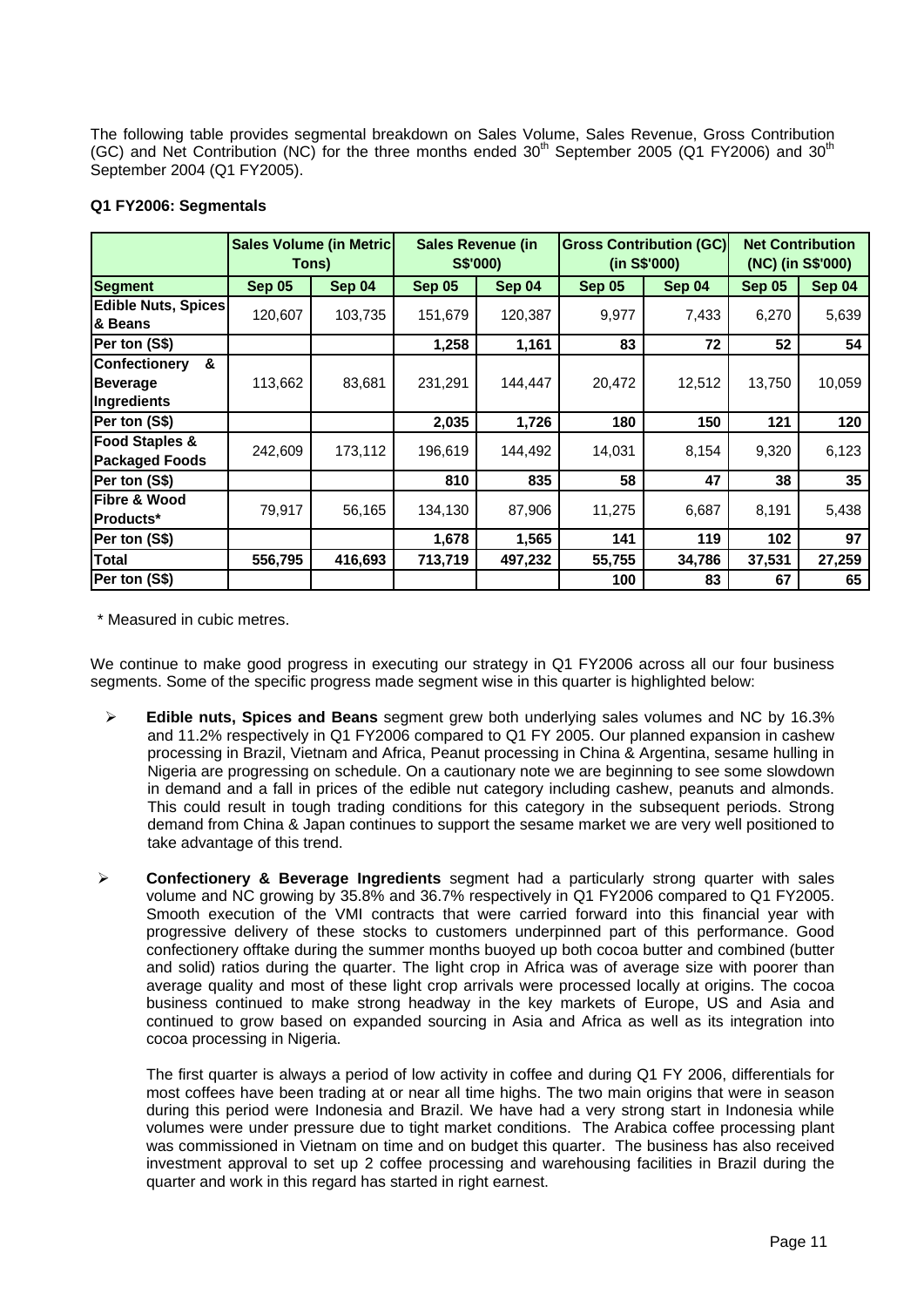¾ **Food Staples & Packaged Food** segment registered a volume increase of 40.1% and an NC increase of 52.2% in the Q1 FY2006 compared to Q1 FY2005. The key contributor to the strong growth in this segment was the rice business, particularly our milling and distribution investments in Nigeria yielding excellent results. The quality of the locally milled rice has been well accepted by our customer base. Our distribution reach in both South Africa and Nigeria for parboiled rice and in Ghana, Cameroon, Cote d' Ivoire, Algeria and Gabon for white rice has been significantly enhanced during this period.

Sugar during the quarter has seen developments in our sourcing operation in Brazil with direct tieups with some key mills as well as sourcing break-throughs in Eastern Europe (Poland) and Western Europe. Marketing inroads have been made in one of the largest sugar markets, Russia during this period.

Lower Milk Powder subsidies in Europe has opened up new markets and opportunities for relatively cheaper origins like Ukraine, South America (mainly Argentina) and India. We are preparing to launch Pearl Milk Powder in 3 more African markets in 2<sup>nd</sup> & 3<sup>rd</sup> quarter. We are now one of the largest buyers of Milk Powder from Ukraine. During the quarter, apart from the traditional markets in Africa and Asia, we also made significant progress in the Middle East with the addition of several new clients. We also initiated plans to get into the dairy business in China and are confident of our prospects in this important market.

The Packaged Food business has got off to a good start in the first quarter particularly in regard to sales of 3-in-1 coffee in Russia, South Africa and Nigeria.

¾ **Fibre & Wood Products** segment grew sales volume by 42.3% and NC by 50.6% in Q1 FY2006 compared to Q1 FY2005.

In Timber, our marketing operations in Europe has been further strengthened by the induction of an additional trader specialising in sawn timber sales. This will augment our capacity to place sawn timber from our processing initiatives in various origins and will help us create a platform in Europe to integrate further down the value chain into areas like offering VMI services and delivered factory redistribution services in this important market. We have also initiated work on processing investment approvals received from the Board in Gabon, Mozambique and Nigeria. In Brazil, we have registered a new storage location and also added toll processing facilities to handle the increased volume.

Cotton fundamentals and price outlook is turning positive due to strong demand from China. In the first quarter, we have witnessed strong volume growth from both East Africa as well as India, both of which have seen record cotton crops this season. Our main focus in the first quarter has been in East Africa and CIS, where we have focused on maximising volumes and value addition through ginning. We have also expanded our long staple sourcing from both the US and Middle East, to cater to the increasing demand for the ELS Cotton from the Indian Sub-Continent. Our cotton import and distribution operations in China have exceeded our expectations and initial projections.

### **Costs and Expenses**

Our Selling, General & Administrative expenses (SG&A) increased by 31.3% to S\$30.2 million for Q1 FY2006 from S\$23.0 million for Q1 FY2005. Of this, staff costs increased by 24.1% due to increase in staff strength as well as general wage increases in the origin countries. Other operating expenses (net of Bank Charges) increased by 29.5% to S\$16.5 million in Q1 FY2006 from S\$12.7 million in Q1 FY2005 due to increase in level of business activities. These costs are in line with our budgets and are part of our planned investment in enhancing our procurement, logistics and marketing infrastructure in existing origins and markets.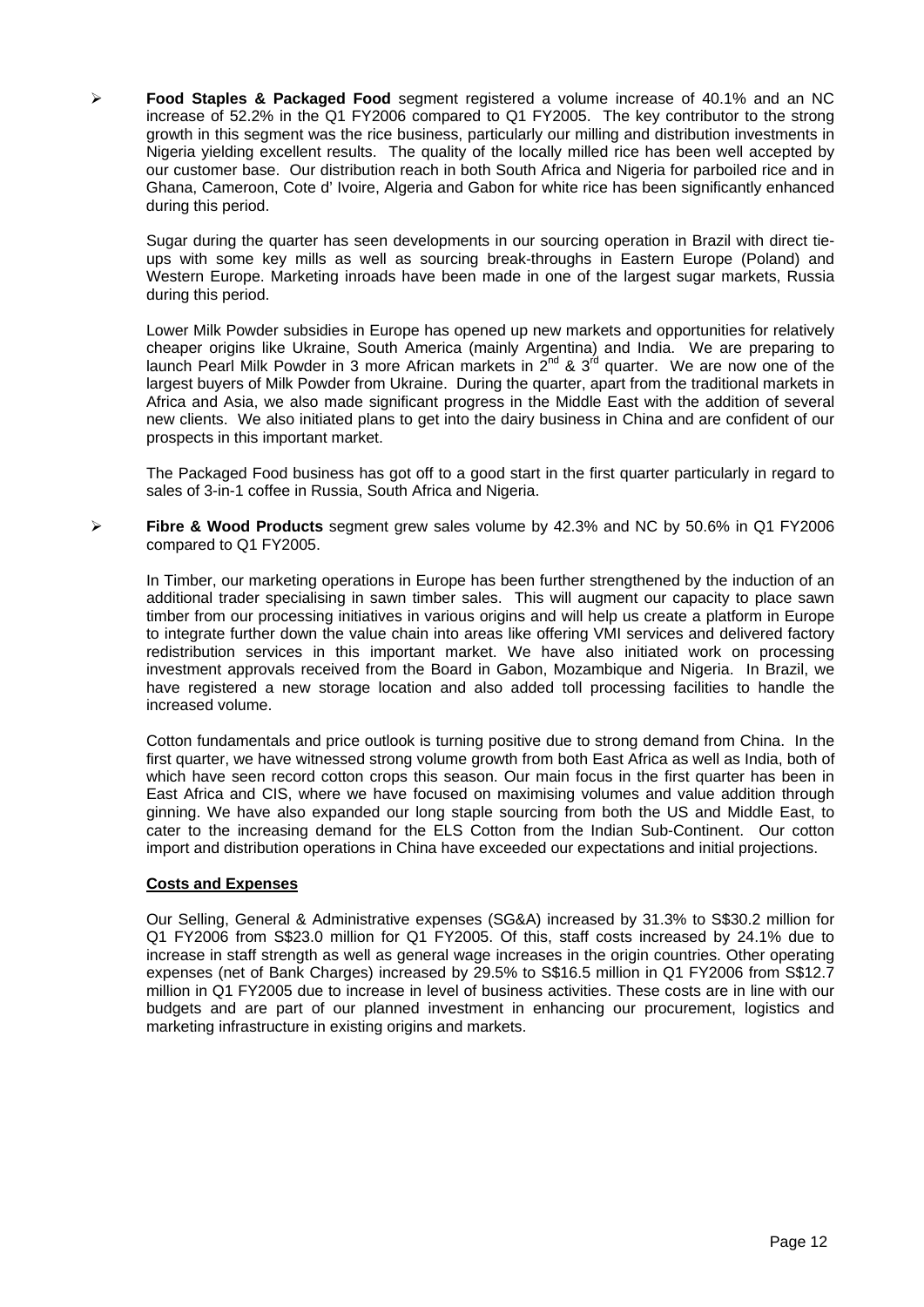#### **Profit before tax**

Based on the foregoing, profit before tax increased by 72.5% to S\$7.3 million for the Q1 FY2006 from S\$4.2 million for Q1 FY2005.

#### **Taxation**

Taxes increased by 50.9% to S\$0.8 million for the Q1 FY2006 as compared to S\$0.5 million for Q1 FY2005 due to increase in profits.

#### **Profit after tax**

Profit after tax increased by 75.4% to S\$6.5 million for Q1 FY2006 as against S\$3.7 million for Q1 FY2005.

#### **Balance Sheet & Cash Flow**

Investment in fixed assets amounted to S\$5.7 million during Q1 FY2006 compared to S\$2.2 million during Q1 FY2005. The increase in Q1 FY2006 is mainly on account of increase in Capital Work-In-Progress as work on various investment proposals relating to warehousing and logistics infrastructure is underway.

The Group's receivables (no. of days of Debtors) reduced to 51 days as of end September 2005 compared to 70 days as of end June 2005. However, inventory (no. of days of stock) increased to 141 days from 119 days as compared to June 2005. 32.2% of the increase in the value of the stock has been on account of volume and 67.8% of the increase has been contributed due to the increase in the prices of the underlying products. The increase has been mainly in Fibre and Wood Products segment and in the Confectionary and Beverage Ingredients segment. Advance to suppliers went up from 11 days as of June 2005 to 26 days as of end September 2005 due to upcoming season. Trade Creditors came down from 20 days as at end of June 2005 to 13 days as at September 2005.

Borrowings remain at the same level of S\$1,451 million as of end September 2005 same as of end June 2005. The net debt to equity ratio went down to 2.36 times in September 2005 from 2.59 times in June 2005.

Shareholder Funds increased by 5.5% from S\$496.7 million as at 30<sup>th</sup> June 2005, to S\$524.0 million as at 30<sup>th</sup> September 2005.

The effects of the changes in the Balance Sheet as a result of the adoption of FRS 39 and FRS 102 have been fully described in point 5 above.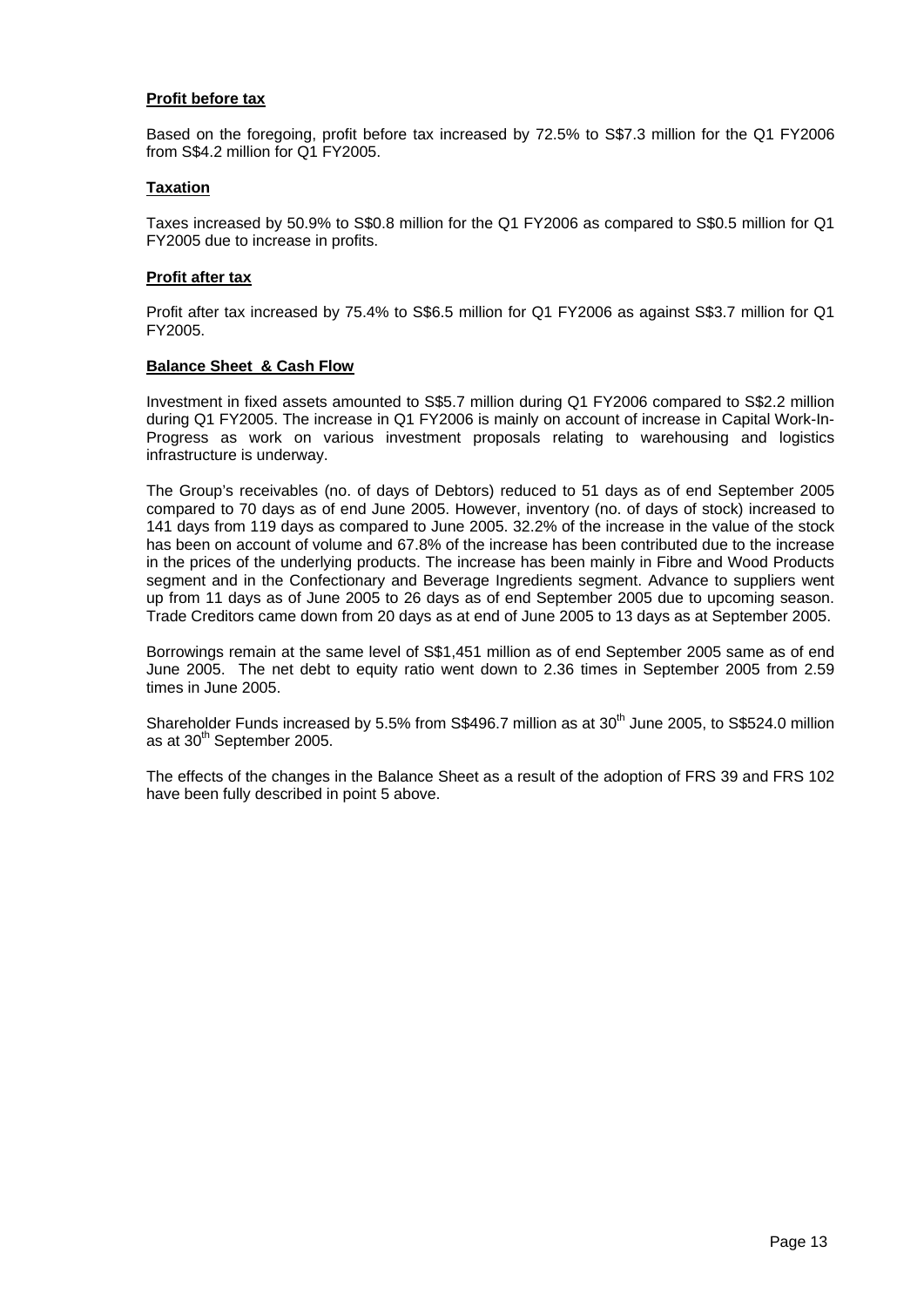9. Where a forecast, or a prospect statement, has been previously disclosed to shareholders, any variance between it and the actual results.

No forecast was previously given.

10. A commentary at the date of the announcement of the significant trends and competitive conditions of the industry in which the Group operates and any known factors or events that may affect the Group in the next reporting period and the next 12 months.

Barring any unforeseen circumstances, we continue to be positive on the overall business outlook as we head into the 2<sup>nd</sup> quarter of FY2006 and beyond. The various initiatives that we are executing on to broaden and deepen our business franchise should continue to yield results in the form of both increased volumes and enhanced margins. Please refer particularly to the description of the seasonality of our business under the section "Background to analysing our Financial Statements" on page 9 of this filing while assessing our prospects.

- 11. Dividend
- (a) Current Financial Period Reported On

NIL.

(b) Corresponding Period of the Immediately Preceding Financial Year.

NIL

Whether the dividend is before tax, net of tax or tax exempt. If before tax or net of tax, state the tax rate and the country where the dividend is derived. (If the dividend is not taxable in the hands of shareholders, this must be stated)

N/A

(d) Date payable

N/A

(e) Books closure date

N/A

12. If no dividend has been declared/recommended, a statement to that effect.

During the current period there is no dividend declared or recommended.

#### **PART II: Additional information required for Full Year announcement (This part is not applicable to Q1, Q2, Q3 or Half Year Results)**

13. Segmented revenue and results for business or geographical segments (of the Group) in the form presented in the issuer's most recently audited annual financial statements, with comparative information for the immediately preceding year.

N/A